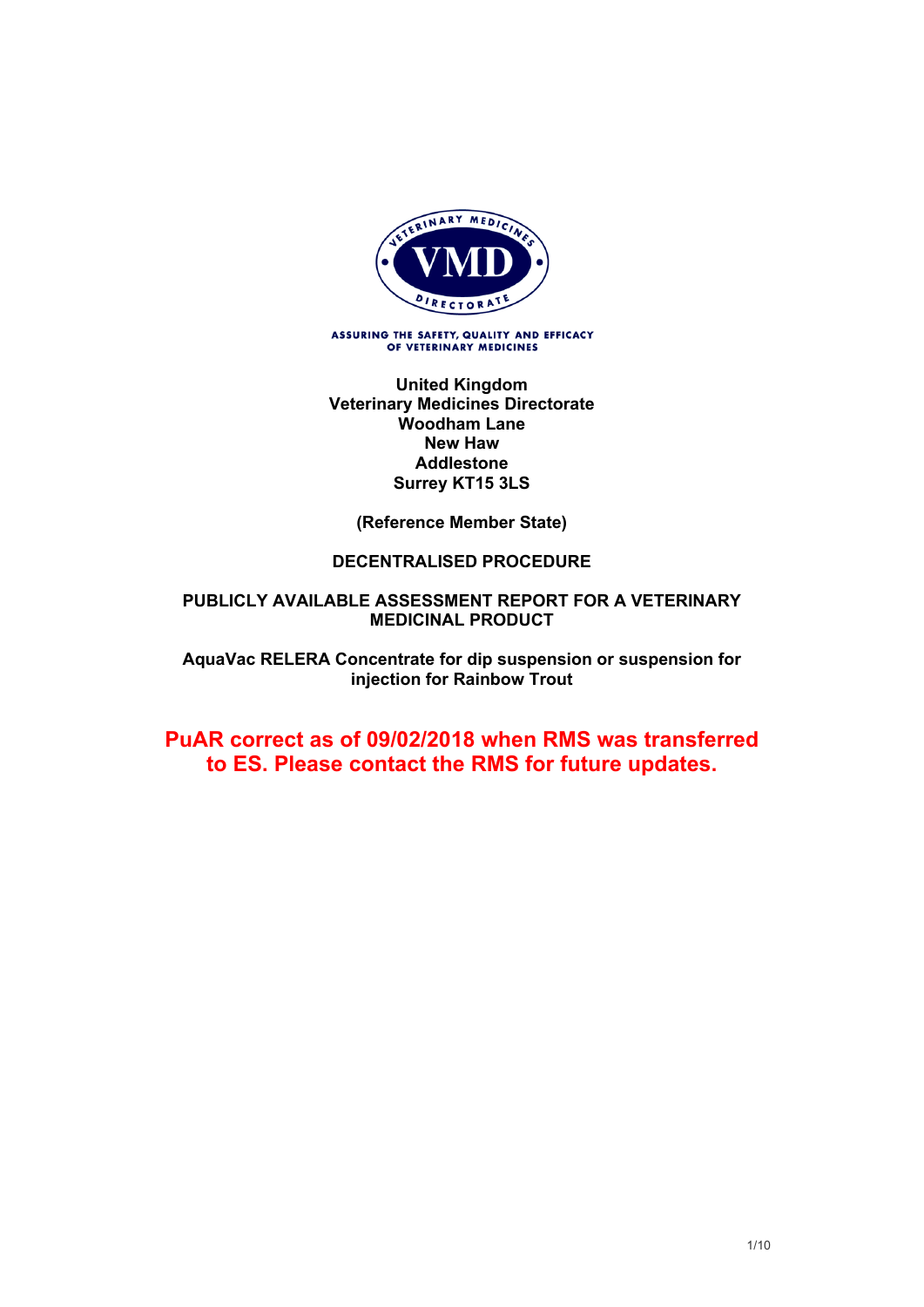# **MODULE 1**

# **PRODUCT SUMMARY**

| EU Procedure number                       | UK/V/0301/001/DC                                                                                                                                                                                           |
|-------------------------------------------|------------------------------------------------------------------------------------------------------------------------------------------------------------------------------------------------------------|
| Name, strength and<br>pharmaceutical form | Aquavac Relera.<br>$\geq$ 75% RPS*: Hagerman type 1 strain<br>$\geq$ 75% RPS*: EX5 biotype strain<br>Concentrate for dip suspension or suspension<br>for injection.<br>Suspension in brown aqueous liquid. |
| Applicant                                 | Intervet International BV<br>Wim de Korverstraat 35<br>5831AN Boxmeer                                                                                                                                      |
| Active substance(s)                       | Inactivated cells of Yersinia ruckeri (Hagerman<br>type 1 strain). Inactivated cells of Yersinia<br>ruckeri (EX5 biotype strain).                                                                          |
| ATC Vetcode                               | QI10BB03                                                                                                                                                                                                   |
| Target species                            | Rainbow trout                                                                                                                                                                                              |
| Indication for use                        | Active immunisation against Enteric Redmouth<br>disease (ERM) to reduce mortality caused by<br>Hagerman type 1 and EX5 biotype strains of<br>Yersinia ruckeri.                                             |

\* relative percentage of survival in rainbow trout.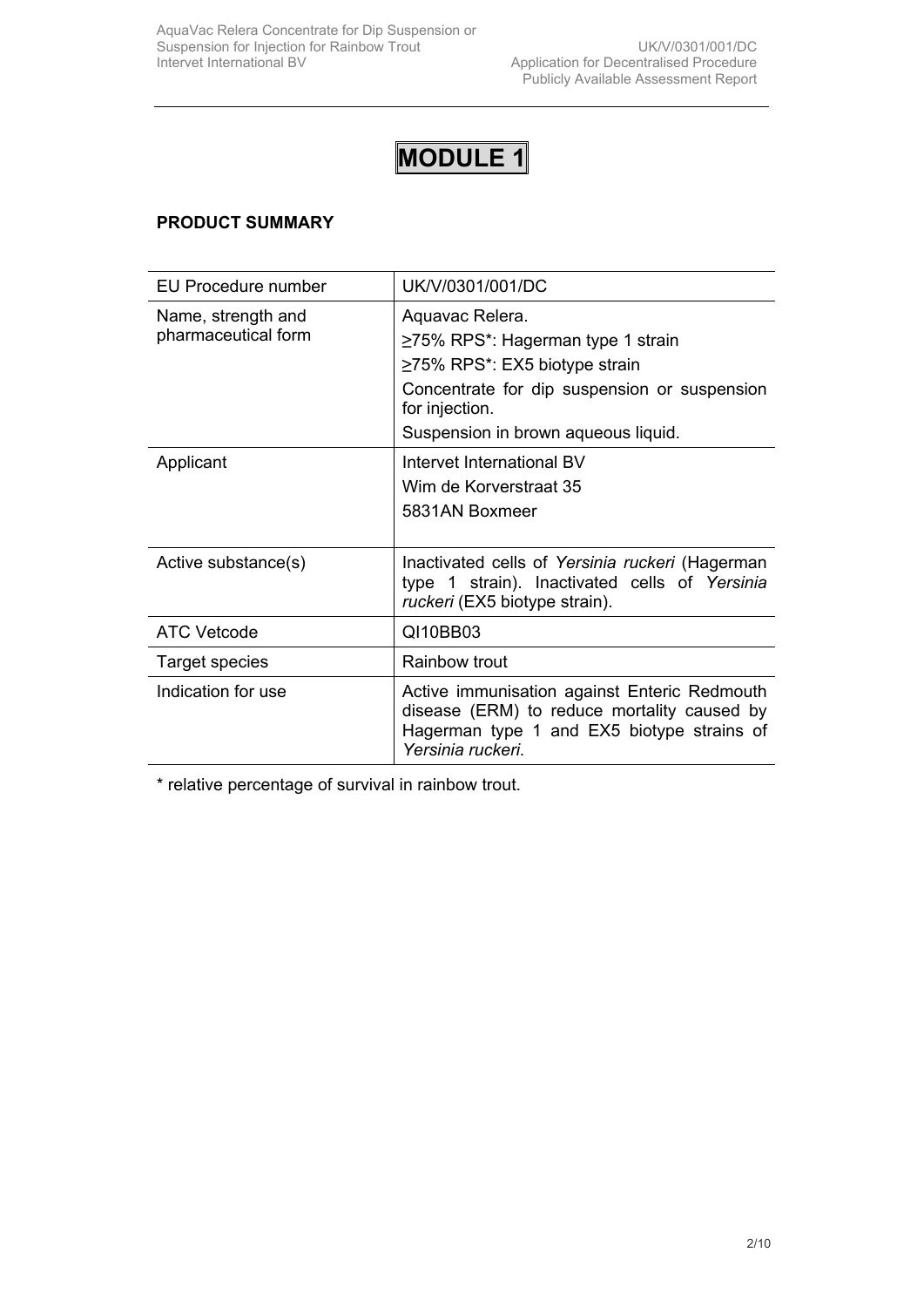# **MODULE 2**

The Summary of Product Characteristics (SPC) for this product is available on the Heads of Medicines Agencies (veterinary) (HMA(v)) website ([www.hma.eu](http://www.hma.eu/)).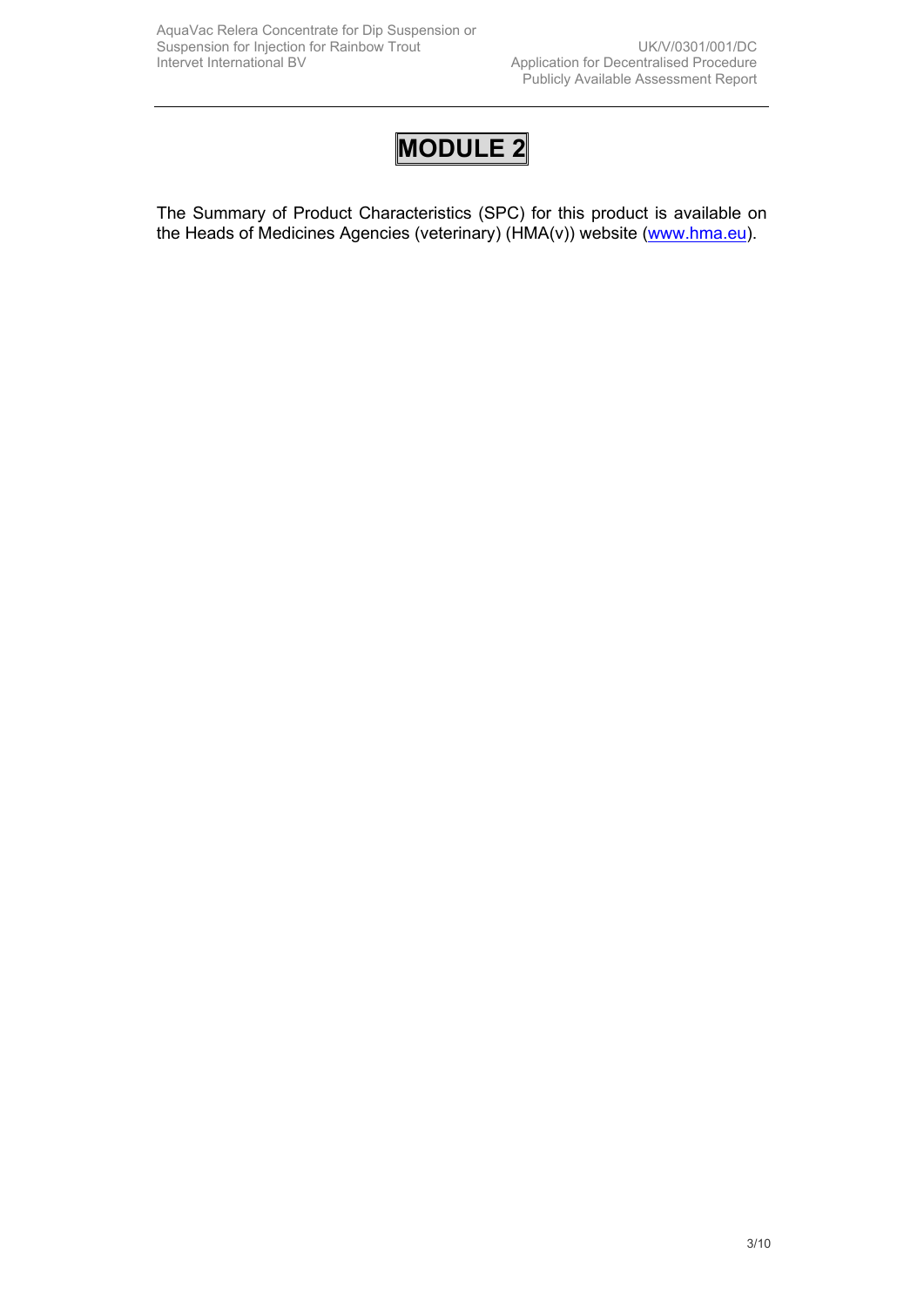

# **PUBLIC ASSESSMENT REPORT**

| Legal basis of original<br>application                                       | Decentralised application in accordance with<br>Article 12 of Directive 2001/82/EC as amended.                                         |
|------------------------------------------------------------------------------|----------------------------------------------------------------------------------------------------------------------------------------|
| Date of completion of the<br>original decentralised<br>procedure             | 15 <sup>th</sup> June 2009 (national approval in RMS)                                                                                  |
| Date product first authorised<br>in the Reference Member<br>State (MRP only) | Not applicable                                                                                                                         |
| Concerned Member States for<br>original procedure                            | Austria, Czech Republic, Denmark, Finland,<br>France, Germany, Ireland, Italy, Norway,<br>Portugal, Poland, Slovakia, Slovenia, Spain. |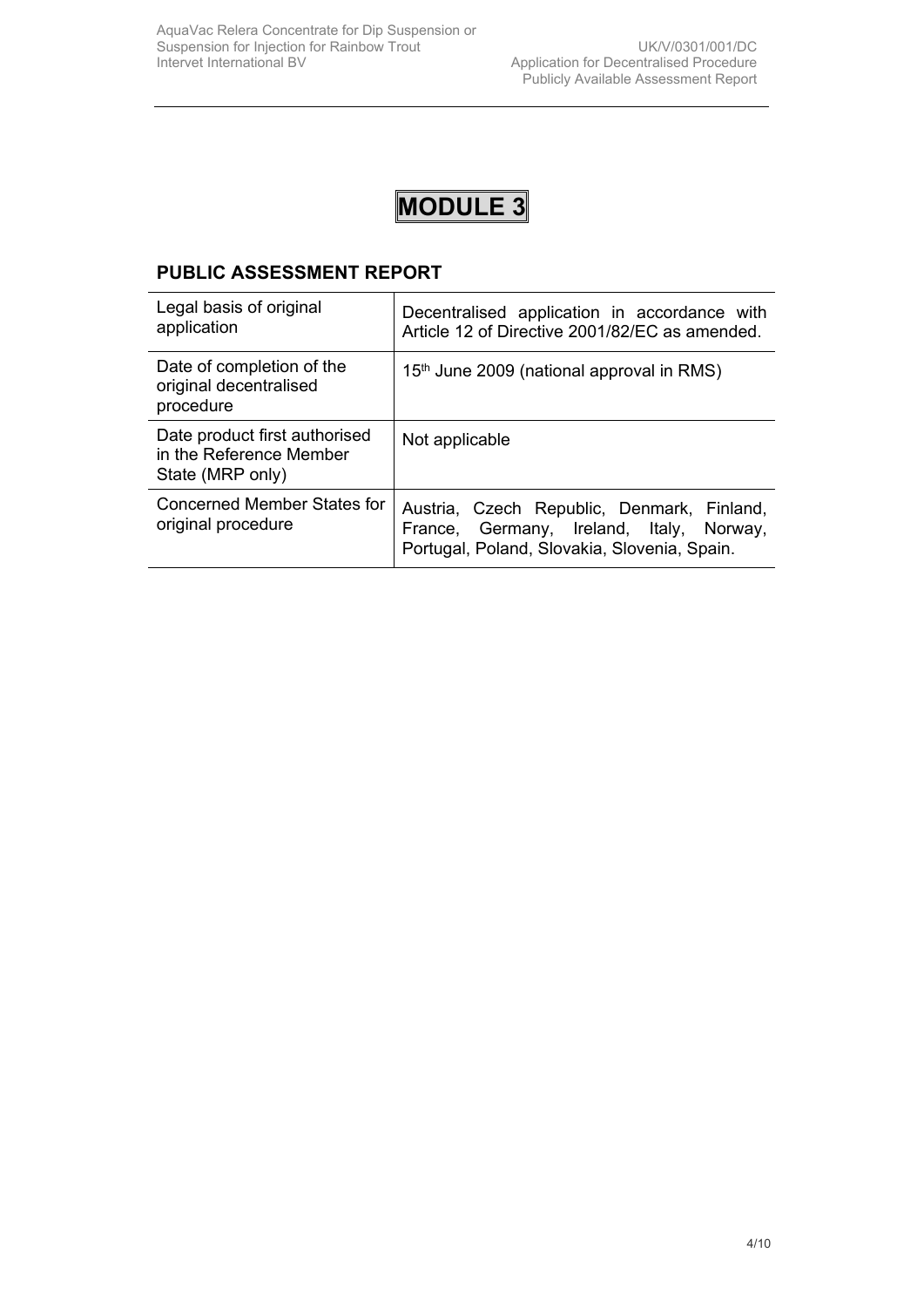# **I. SCIENTIFIC OVERVIEW**

The bacterium *Yersinia Ruckeri* causes Enteric Redmouth disease seen in salmonids, including rainbow trout. Hagerman Type 1 used to be the most common strain of *Yersinia Ruckeri*, and vaccines based on Type 1 strains appear to be protective against other serotypes. However a new biotype, EX5, has caused problems for fish producers as the Hagerman strain is not crossprotective against this new emerging biotype. Intervet UK Ltd currently hold a Marketing Authorisation for a monovalent vaccine containing Hagerman Type 1 antigen. Aquavac Relera Concentrate for Dip Suspension or Suspension for Injection for Rainbow Trout contains both Hagerman Type 1 and EX5 antigens in order to combat both strains of *Yersinia Ruckeri*.

The product is produced and controlled using validated methods and tests which ensure the consistency of the product released on the market.

It has been shown that the product can be safely used in the target species; the slight reactions observed are reflected in the SPC.

The product is safe for the user, the consumer of foodstuffs from treated animals and for the environment, when used as recommended. Suitable warnings and precautions are indicated in the SPC.

The efficacy of the product was demonstrated according to the claims made in the SPC.

The overall risk/benefit analysis is in favour of granting a marketing authorisation.

# **II. QUALITY ASPECTS**

# *A. Composition*

The product contains inactivated cells of *Yersinia ruckeri* (Hagerman type 1 strain), and inactivated cells of *Yersinia ruckeri* (EX5 biotype strain), with residual formaldehyde and saline as excipients.

The container is a high-density polyethylene bottle closed with red bromobutyl stoppers and sealed with aluminium crimped strips. The product, (1 litre), is diluted 1/10 with clean and adequately oxygenated hatchery water. Aquavac Relera Concentrate for Dip Suspension or Suspension for Injection for Rainbow Trout may also be delivered by injection to fish undiluted as a booster vaccine, (0.1ml/fish), subsequent to initial immersion treatment. For booster injection, the vaccine must be administered using a hand-held or automatic multi-dose injection applicator that prevents flush-back. The product is administered by intra-peritoneal injection in the ventral area to fish anaesthetised by a suitable method. The particulars of the containers and controls performed are provided and conform to the regulation.

The choice of the vaccine strain, inactivating agent, and the absence of preservative are justified.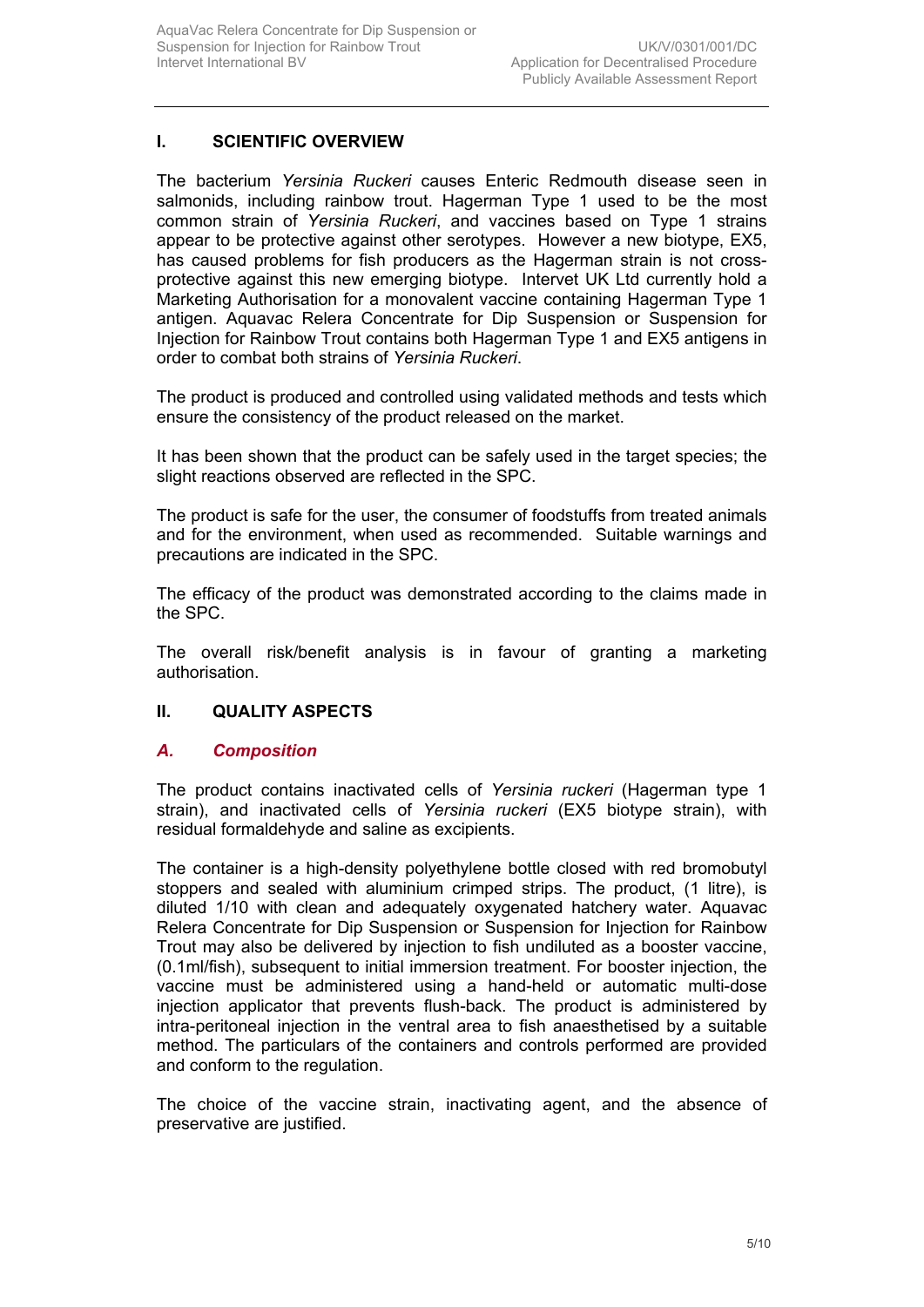The inactivation process and the detection limit of the control of inactivation are correctly validated.

The product development is adequately described in accordance with the relevant European guidelines. There is no monograph for ERM, and therefore standard texts apply. Where appropriate, the monograph for Vibriosis vaccines has been used as an exemplar.

# *B. Method of Preparation of the Product*

The product is manufactured fully in accordance with the principles of good manufacturing practice from a licensed manufacturing site*.*

The product is manufactured in accordance with the European Pharmacopoeia and relevant European guidelines.

# *C. Control of Starting Materials*

The active substances are inactivated cells of *Yersinia ruckeri* Hagerman type 1 strain, and inactivated cells of *Yersinia ruckeri* EX5 biotype strain. These established substances are not described in the European/British Veterinary Pharmacopoeia. The active substances are manufactured in accordance with the principles of good manufacturing practice.

Starting materials of non-biological origin used in production comply with the European Pharmacopoeia (Ph.Eur) and the United States Pharmacopeia (U.S.P).

The bacterial master seeds and working seeds have been produced according to the Seed Lot System as described in the relevant guideline.

# *D. Specific Measures concerning the Prevention of the Transmission of Animal Spongiform Encephalopathies*

Scientific data and/or certificates of suitability issued by the EDQM have been provided and compliance with the Note for Guidance on Minimising the Risk of Transmitting Animal Spongiform Encephalopathy Agents via Human and Veterinary Medicinal Products has been satisfactorily demonstrated.

# *E. Control tests during production*

The tests performed during production are described and the results of 3 consecutive runs, conforming to the specifications, are provided.

# *F. Control Tests on the Finished Product*

The tests performed on the final product conform to the relevant requirements; any deviation from these requirements is justified. Tests were performed for appearance, inactivation, sterility, volume of contents, target species safety and potency.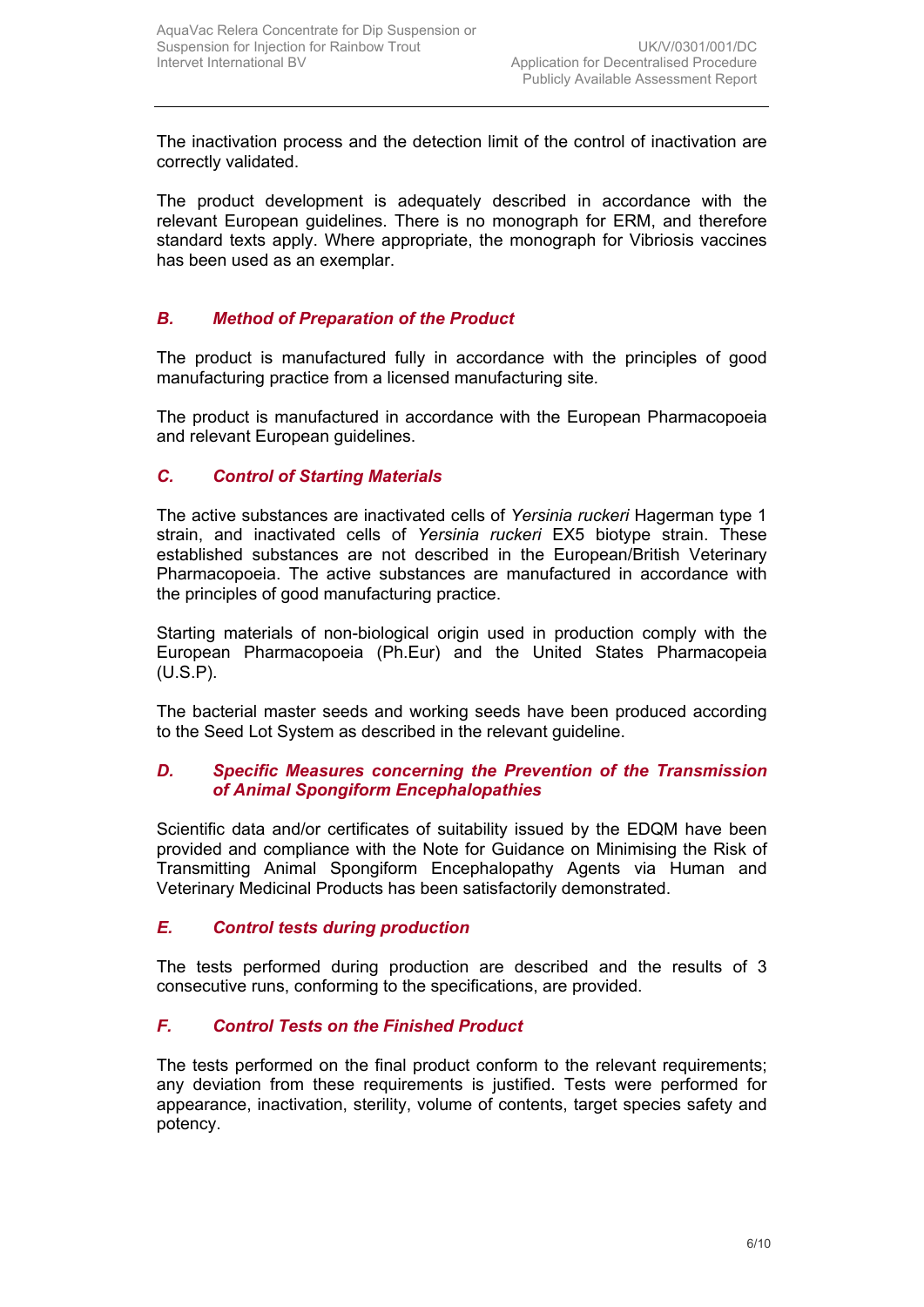The demonstration of batch to batch consistency is based on the results of 3 batches produced according to the method described in the dossier. Other supportive data provided confirm the consistency of the production process.

# *G. Stability*

The active substance is fully tested to ensure compliance with its specification immediately prior to its use in manufacture of the product.

Stability data on the finished product have been provided in accordance with applicable European guidelines, demonstrating the stability of the product throughout its shelf life when stored under the approved conditions.

The in-use shelf-life of the reconstituted vaccine is supported by the data provided. Shelf life for this product is designated as being 2 years as packaged for sale, and vaccine intended for booster injection should be used within 5 hours of broaching the vial.

# *H. Genetically Modified Organisms*

# *Not applicable.*

# *J. Other Information*

On primary vaccination by immersion, the fish must be at least 5g in weight. Fish receiving booster injection must be at least 12g in size. The product is not to be frozen and is to be protected from light.

# **III. SAFETY ASSESSMENT**

# *Laboratory trials*

The safety of the administration of one dose, an overdose and the repeated administration of one dose in the target animal were demonstrated in laboratory trials. The investigation was performed according to the recommendations of Directive 2001/82/EC as amended and the relevant guidelines. The safety of Aquavac Relera Concentrate for Dip Suspension or Suspension for Injection for Rainbow Trout for use in fish, for both the immersion and injection routes was established. (The name of the product as originally authorised was AquaVac Relera). All test parameters remained the same for all fish for all tests.

Only healthy fish should be vaccinated, and vaccination should not be performed where the water temperature is below  $12^{\circ}$ C. Administration of the product by injection may cause a very slight adhesion (Speilberg score 1), at the site of injection. These lesions may persist for several weeks, but are normally not observed after 3 months.

The product is not to be administered to broodstock fish, or fish intended as brood stock. In addition, no information is available on safety and efficacy when Aquavac Relera Concentrate for Dip Suspension or Suspension for Injection for Rainbow Trout is used with other veterinary medicinal products. Therefore, any decision to use this product before or after other products must be made on a case by case basis.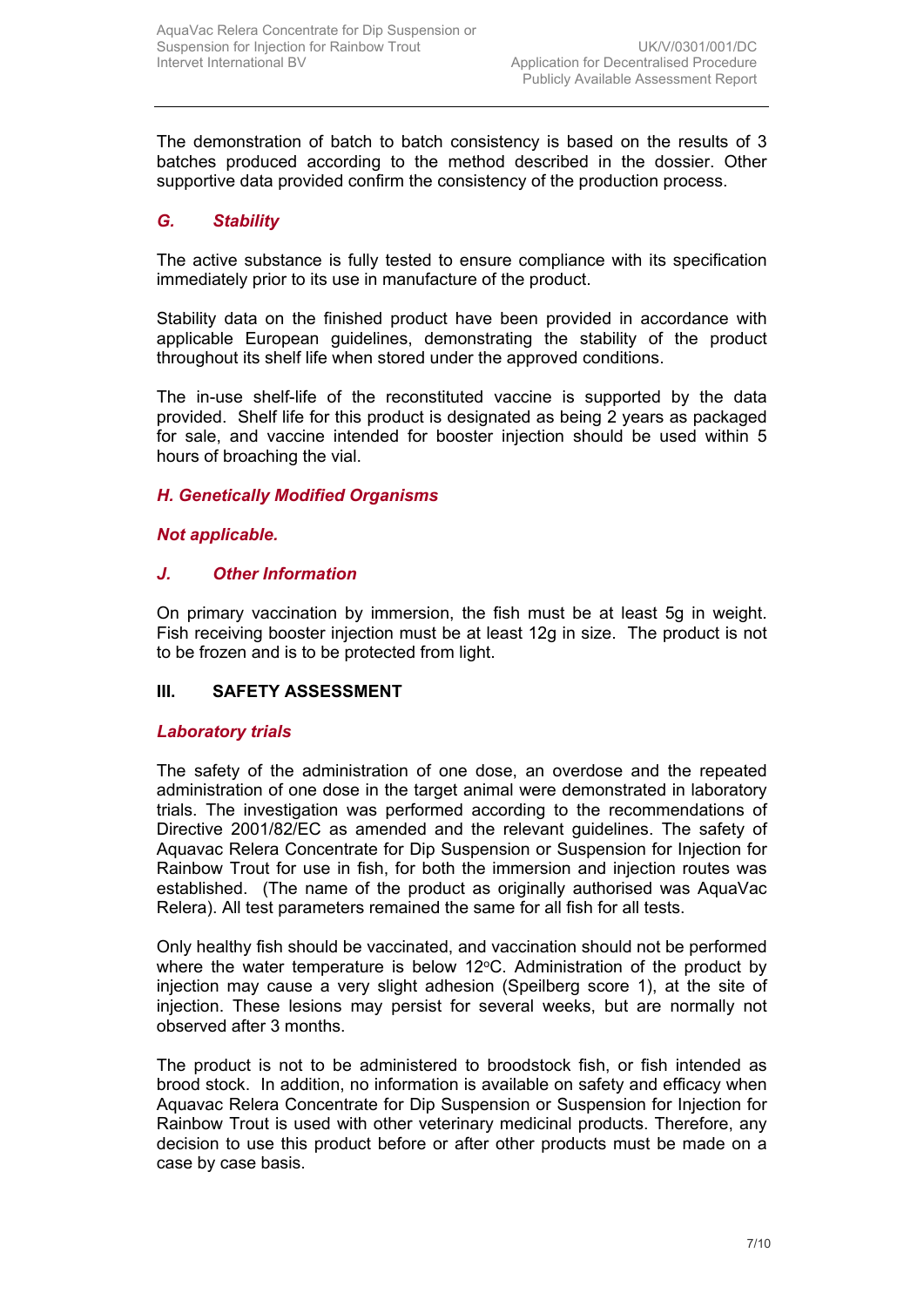The vaccine is inactivated and thus the specific tests to be performed for live vaccines are not applicable.

Residual traces of formaldehyde are contained in the product. Such traces are classified in Annex II of the EU Council Regulation 2377/90 (Regulation 2765/95). Based on this information, no withdrawal period is proposed.

#### *Field studies*

Two studies were performed to assess the safety and efficacy of the product when used diluted in a tank of fish and as an injection. Minor lesions were observed when the product was given by injection, but these were not considered significant.

Acceptable data was provided which demonstrated that the product was safe for use.

#### *Ecotoxicity*

The applicant provided a first phase environmental risk assessment in compliance with the relevant guideline which showed that no further assessment was required. Warnings and precautions as listed on the product literature are adequate to ensure safety to the environment when the product is used as directed. The vaccine is an inactivated bacterial vaccine containing no adjuvant; therefore the components present no risk. Residual levels of formaldehyde remaining in the product from the inactivation procedure are acceptable.

# **IV. CLINICAL ASSESSMENT (EFFICACY)**

# *Clinical Studies*

#### *Laboratory Trials*

Laboratory studies were carried out on the target species, rainbow trout. Fish were sourced from a hatchery that is seronegative for antibodies against *Yersinia ruckeri*. Tests to confirm seronegative status were performed on a sample of fish where they were of appropriate size, all results were negative. Each batch of vaccine used in the tests was produced and controlled according to specified Quality Standards. For all holding and vaccination of fish, procedures were carried out at  $12^{\circ}$ C  $\pm$ 0.5 $^{\circ}$ C.

1. Both vaccine strains used in Aquavac Relera were tested with regard to efficacy against susceptible and EX5 resistant strains of AquaVac ERM when given by immersion. This was in order to determine the most effective vaccine formulation for the product. A constant amount of Hagerman antigen was used against a varying amount of EX5 antigen. The product was diluted at 1:10 final concentration for delivery to fish and they were immersed in the product for 30 seconds. Three batches of vaccine were tested, and a negative control group was included which received no vaccine.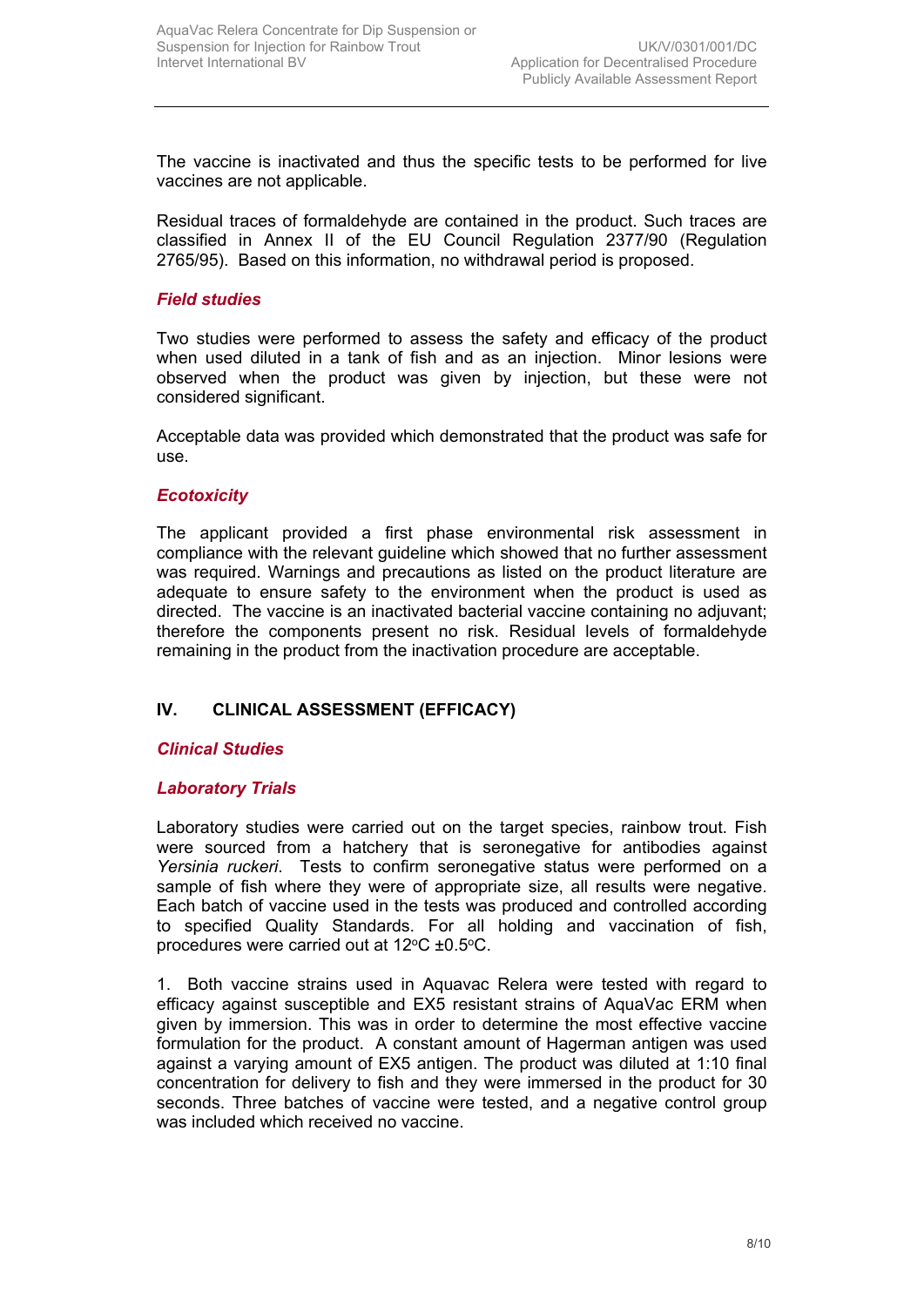Fish from each group were challenged with virulent culture at 28 days postvaccination in order to test the effectiveness of the product. The best formulation produced clinically acceptable relative percentage survival (RPS) values of 86% and 93% in two comparable studies for the EX5 biotype. Immunity to Hagerman Type 1 (RPS value) was previously established for Aquavac ERM, there was therefore no requirement for varying amounts of this antigen to be tested. Vaccine formulation data were elucidated from the results.

2. 3 groups of fish were tested with Aquavac Relera at three different time points, for responses to both virulent challenge cultures. This was done in order to assess the onset of immunity to ERM via the immersion route. The 3 groups comprised one group receiving a full dose of vaccine, one group receiving half the full dose, and a final group receiving no vaccine (negative control). For the immersion route, onset of immunity was designated as being 336 degree days (28 days). Use of the product produced clinically acceptable RPS values of 89% for Hagerman Type 1 and 97% for EX5 strains at this endpoint.

3. The duration of immunity provided by Aquavac Relera via the immersion route was tested using full dose, half dose and negative control. 3 groups of fish were challenged with both virulent cultures at 3 months and 6 months postimmunisation. Duration of immunity was designated as being 205 days (6 months) at 12 $\degree$ C for the Hagerman type 1 strain, and 133 days (4 months) at  $12^{\circ}$ C for the EX5 biotype strain. The protection against the EX5 biotype was found to wane during the indicated period. RPS values were clinically acceptable for both vaccine strains.

4. In order to identify the time required for the development of immunity for booster injection, fish in one full dose group and fish in one negative control group were challenged with both virulent cultures at two different time points post-inoculation. Immunity was established and was not studied beyond 28 days. RPS values were acceptable.

# *Field Trials*

The applicant has conducted field studies which demonstrate that use of Aquavac Relera (primarily via the immersion route and as a booster vaccine if required), is effective against ERM.

Fish were divided into 3 batches, consisting of two groups each. One group was exposed to Aquavac Relera, and one to the monovalent (Hagerman type 1 only) control vaccine, Aquavac ERM. Both vaccines were applied by immersion used at a final concentration of 1:10. The fish were vaccinated at a hatchery, and then transported to a farm. Observations were made on a regular basis, and at 5 time points, after which fish were bacteriologically analysed. Data was supportive of laboratory testing showing that Aquavac Relera was efficacious against ERM via the immersion route. The product is also permitted to be used as a booster injection. RPS values were clinically acceptable.

# **V. OVERALL CONCLUSION AND BENEFIT– RISK ASSESSMENT**

The data submitted in the dossier demonstrate that when the product is used in accordance with the Summary of Product Characteristics, the benefit-risk profile